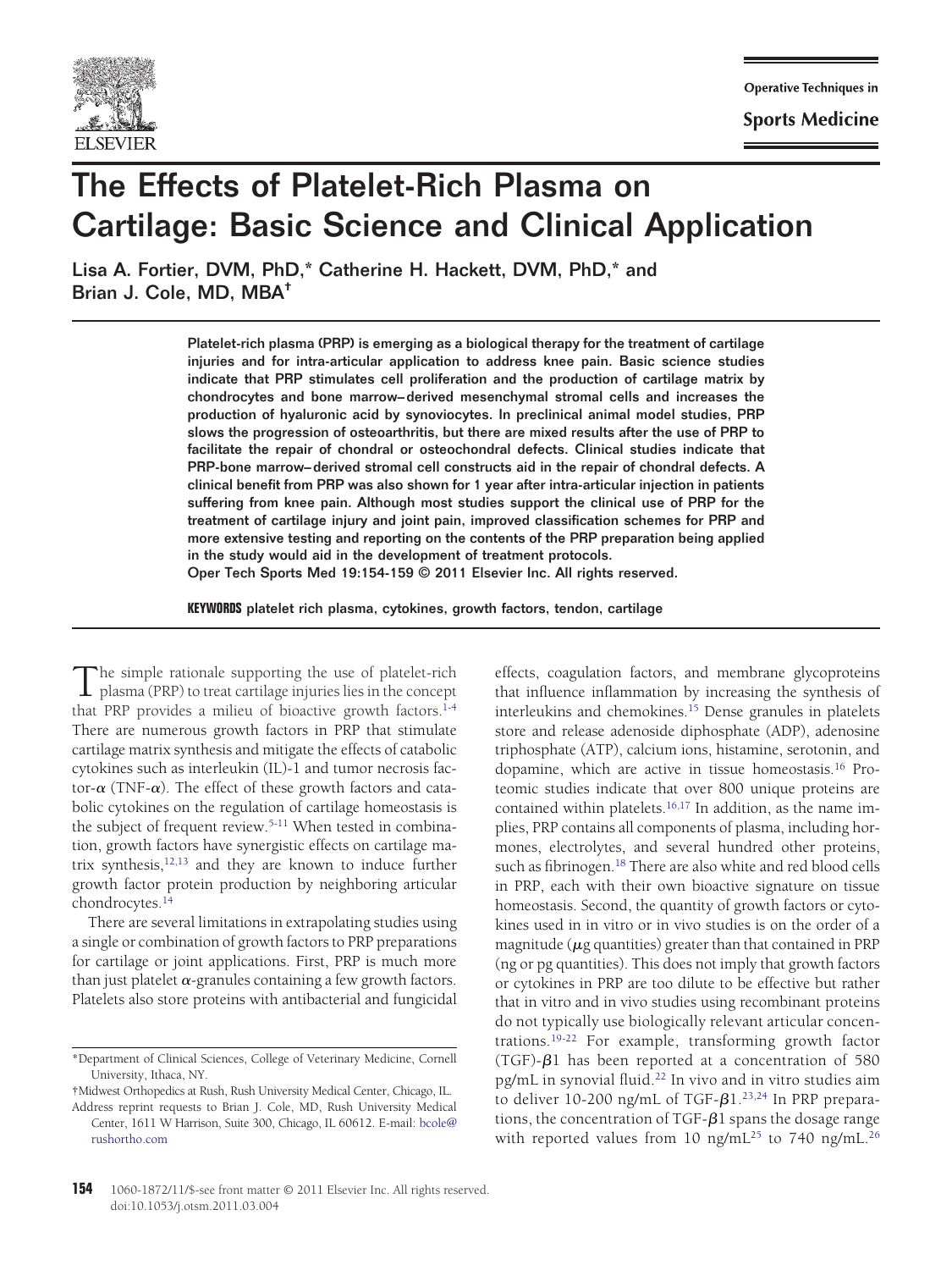| <b>Cell Type</b>                     | <b>Classification of</b><br>PRP <sup>28</sup>                       | <b>Method of PRP</b><br><b>Application to Culture</b> | <b>Study Outcome:</b><br><b>Effects Because of PRP</b>                                                                                            | <b>Reference</b> |
|--------------------------------------|---------------------------------------------------------------------|-------------------------------------------------------|---------------------------------------------------------------------------------------------------------------------------------------------------|------------------|
|                                      |                                                                     |                                                       |                                                                                                                                                   |                  |
| Human osteoarthritic<br>chondrocytes | <b>Platelet and leukocyte</b><br>concentrations not<br>reported.    | 100% CaCl <sub>2</sub> -activated<br>releasate        | Similar effect on aggrecan,<br>Sox-9, and S-100, as<br><b>PRP</b> or fibrin                                                                       | 30               |
| Human osteoarthritic<br>chondrocytes | <b>Platelet but not</b><br>leukocyte<br>concentrations<br>reported. | 5% thrombin-activated<br>releasate                    | Increased cell proliferation,<br>aggrecan and Sox-9 gene<br>expression, and several<br>proteins associated with<br>chondrocyte<br>differentiation | 31               |
| Immortalized<br>chondrocytes         | <b>L-PRP</b>                                                        | 100% $CaCl2$ –activated<br>releasate                  | Decreased NF- $\kappa$ B and<br>COX-2 expression                                                                                                  | 32               |
| Human MSCs                           | <b>L-PRP</b>                                                        | 10% PRP                                               | Increased cell proliferation<br>and expression of SOX-2                                                                                           | 33               |
| Human osteoarthritic<br>synoviocytes | P-PRP                                                               | 20% CaCl <sub>2</sub> -activated<br>releasate         | Increased hyaluronic acid<br>synthesis                                                                                                            | 34               |

<span id="page-1-0"></span>

|  | Table 1 Summary of In Vitro Studies of PRP on Articular Tissues Including Chondrocytes, MSCs, and Synoviocytes |
|--|----------------------------------------------------------------------------------------------------------------|
|--|----------------------------------------------------------------------------------------------------------------|

Classification system according to Dohan Ehrenfest et al.<sup>27</sup>

This enormous range in TGF- $\beta$ 1 concentation emphasizes the differences in PRP preparations and how the preparations are handled before growth factor analysis (native PRP or releasate after the activation of clotting with thrombin) and why it is so difficult to translate studies on recombinant growth factors to those investigating PRP. It also underscores the need for a uniform classification system to bring some uniformity to the field of PRP for use in musculoskeletal therapies[.27,28](#page-4-12)

## **In Vitro Laboratory Investigations**

The application of PRP for cartilage repair or intra-articular therapy is relatively new, and there is little literature to support or refute its use. In vitro treatment of chondrocytes with releasate from thrombin-clotted leukocyte-PRP (L-PR[P27\)](#page-4-12) resulted in significantly increased cell proliferation, synthetic rate, and the accumulation of glycosaminoglycans and colla-gen type II (COL2) compared with controls<sup>29</sup> [\(Table 1\)](#page-1-0). When osteoarthritic (OA) chondrocytes from patients undergoing total knee arthroplasty were cultured for up to 16 weeks while suspended in either commercial fibrin, plateletpoor plasma (PPP), or PRP with mechanical loading of all constructs, there was immunohistochemical evidence of aggrecan, S-100, and Sox-9 but not COL2 in all scaffold types and no immunohistochemical differences observed between the groups[.30](#page-4-14) The lack of differences between treatment groups should be interpreted with caution because there was no characterization of the PRP with the reporting of platelet, fibrin, or leukocyte concentration and only 1 donor was used to generate the PRP for the study. In a powerful proteomic study, human OA chondrocytes were removed from patients undergoing total hip arthroplasty, and PRP treatment induced the expression of proteins involved in chondrocytic differentiation[.31](#page-4-15) The OA chondrocytes were grown in monolayer or in 3-dimensional fibrin cultures with medium containing either 10% fetal bovine serum, 5% PPP, or 5% PRP for up to 3 weeks. In both monolayer and 3-dimensional culture conditions, PRP was more effective than PPP or fetal bovine serum at increasing cell proliferation and the expression of genes associated with normal chondrocyte phenotype, including aggrecan and Sox-9 with sustained but not increased levels of COL2. Importantly, no increase in COLX expression was noted with the application of PRP, suggesting that in this culture system OA chondrocytes can begin to restore a normal phenotypic expression pattern without proceeding to or through hypertrophy. Recent basic science investigations reveal that at least 1 effect of PRP on articular chondrocytes is inhibition of the transactivating activity of nuclear factor-KB ( $NF$ - $\kappa$ B) and decreased expression of cyclooxygenase-2 (COX-2), which are both critical regulators of inflammation.<sup>32</sup> These data suggest that not only could PRP be a useful scaffold vehicle for delivery of chondrocytes in cartilage repair procedures but that PRP would also stimulate the local host cartilage to contribute to improved repair.

Human mesenchymal stromal cells treated with unclotted, fresh 10% L-PRP showed significantly greater cell proliferation and SRY (sex determining region Y)-box 2 (SOX-2) expression indicative of chondrogenic differentiation compared with control cultures containing 10% fetal bovine serum.<sup>33</sup> Pilot study data in our laboratory suggest that equine mesenchymal stem cells (MSCs) cultured for 3 weeks in PRP gels show increased matrix synthesis compared with those cultured in cryoprecipitated fibrinogen [\(Fig. 1,](#page-2-0) Fortier and Hackett, unpublished data, 2011). Synoviocytes isolated from OA patients undergoing total knee arthroplasty and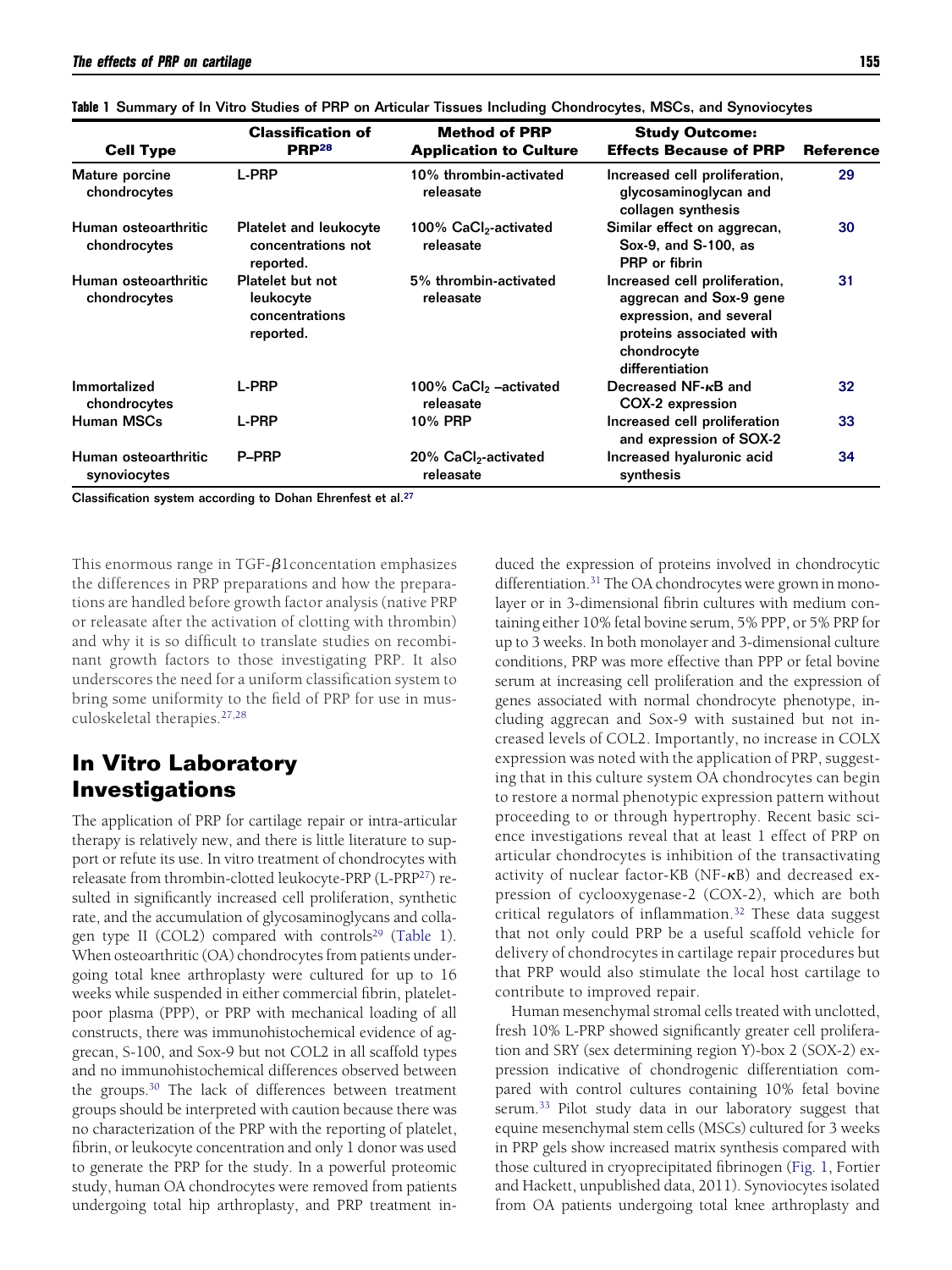

**Figure 1** Bone marrow– derived mesenchymal stromal cells cultured for 3 weeks in (A) cryoprecipitated fibrinogen or (B) PRP. Stromal cells cultured in PRP have enhanced proliferation and proteoglycan synthesis compared with those cultured in fibrinogen. Safranin-O fast green stained sections at  $40\times$  magnification.

<span id="page-2-0"></span>cultured in 20% releasate from calcium chloride–activated PRP with no leukocyte contamination<sup>27</sup> produced and secreted significantly more hyaluronic acid (HA) compared with synoviocytes cultured in 20% PRP.<sup>34</sup> Enhanced HA secretion was also noted in synoviocytes treated with interleu $\lim_{h \to 1} \beta$ , suggesting that pure platelet rich plasma could serve to induce chondroprotection and joint lubrication after intraarticular application even in the face of inflammation. Collectively, these data support the therapeutic potential for PRP in the articular environment with anabolic effects on the cartilage, MSCs, and synovial lining.

# **Preclinical Animal Model Studies**

In preclinical animal studies, PRP has been used in an attempt to repair focal cartilage lesions and for direct intraarticular injection in the treatment of OA [\(Table 2\)](#page-2-1). In a goat model, PRP was evaluated as an adhesive to secure scaffoldfree engineered cartilage constructs into shallow (6-mm diameter  $\times$  0.8-mm deep) osteochondral defects on the femoral trochlea[.35](#page-5-2) Liquid, unclotted PRP was applied at the base of the construct to increase graft security. At this depth (0.8 mm), the authors' report that calcified cartilage remains, but there were areas of punctate bleeding in the defect. The results indicated that the addition of PRP did not increase graft security or improve integration of the cartilage construct with host tissue in this model as compared with a sutured periosteal flap covering alone. It should be noted that only 2 animals were used in each group with 8 defects per joint, which were treated as independent observations for statistical analyses. The PRP used in this study was generated using the Harvest Technologies System (Harvest Technologies, Plymouth, MA), but no platelet or leukocyte counts were performed to validate the PRP product. This is very important in animal model studies because the type of PRP generated will differ between humans and animals and between animal species. For example, using the Harvest Technologies System, human leukocyte concentration increases in PRP, but in horses the leukocyte concentration remains the same in PRP as in peripheral blood[.25,36](#page-4-10) In a rabbit model, large osteochondral defects (5-mm diameter 4 mm deep) were treated with either autogenous PRP in a

| <b>Animal Model</b>            | <b>Classification of</b><br><b>PRP27</b>             | <b>Method of PRP</b><br><b>Application to Joint</b>                     | <b>Study Outcome: Effects</b><br><b>Because of PRP</b>              | <b>Reference</b> |
|--------------------------------|------------------------------------------------------|-------------------------------------------------------------------------|---------------------------------------------------------------------|------------------|
| Goat chondral defect           | Presumably L-PRP, but<br>values not reported*        | 100% PRP                                                                | No improvement compared<br>to sutured periosteal flap<br>alone      | 35               |
| Rabbit osteochondral<br>defect | Platelet but no leukocyte<br>concentrations reported | Thrombin-activated on<br><b>PLGA</b> scaffold                           | Improved cartilage and<br>bone formation                            | 37               |
| Sheep chondral<br>defect       | Platelet but no leukocyte<br>concentrations reported | Ca-gluconate-clotted<br>PRP gel or liquid PRP<br>injection              | Improved healing of<br>microfracture site with<br>PRP gel           | 38               |
| Sheep osteochondral<br>defect  | Platelet but no leukocyte<br>concentrations reported | CaCl <sub>2</sub> -activated on<br>collagen-<br>hydroxyapatite scaffold | Impaired cartilage and<br>bone repair compared to<br>scaffold alone | 39               |
| <b>Rabbit ACLT</b>             | Platelet but no leukocyte<br>concentrations reported | 3% PRP in alginate bead                                                 | Decreased progression of<br>OΑ                                      | 40               |

<span id="page-2-1"></span>**Table 2** Summary of Preclinical In Vivo Studies of PRP in the Articular Environment

Classification system according to Dohan Ehrenfest et al.<sup>27</sup>

\*The method used to generate PRP was cited, but no platelet or leukocyte counts were performed to validate the contents of the PRP generated.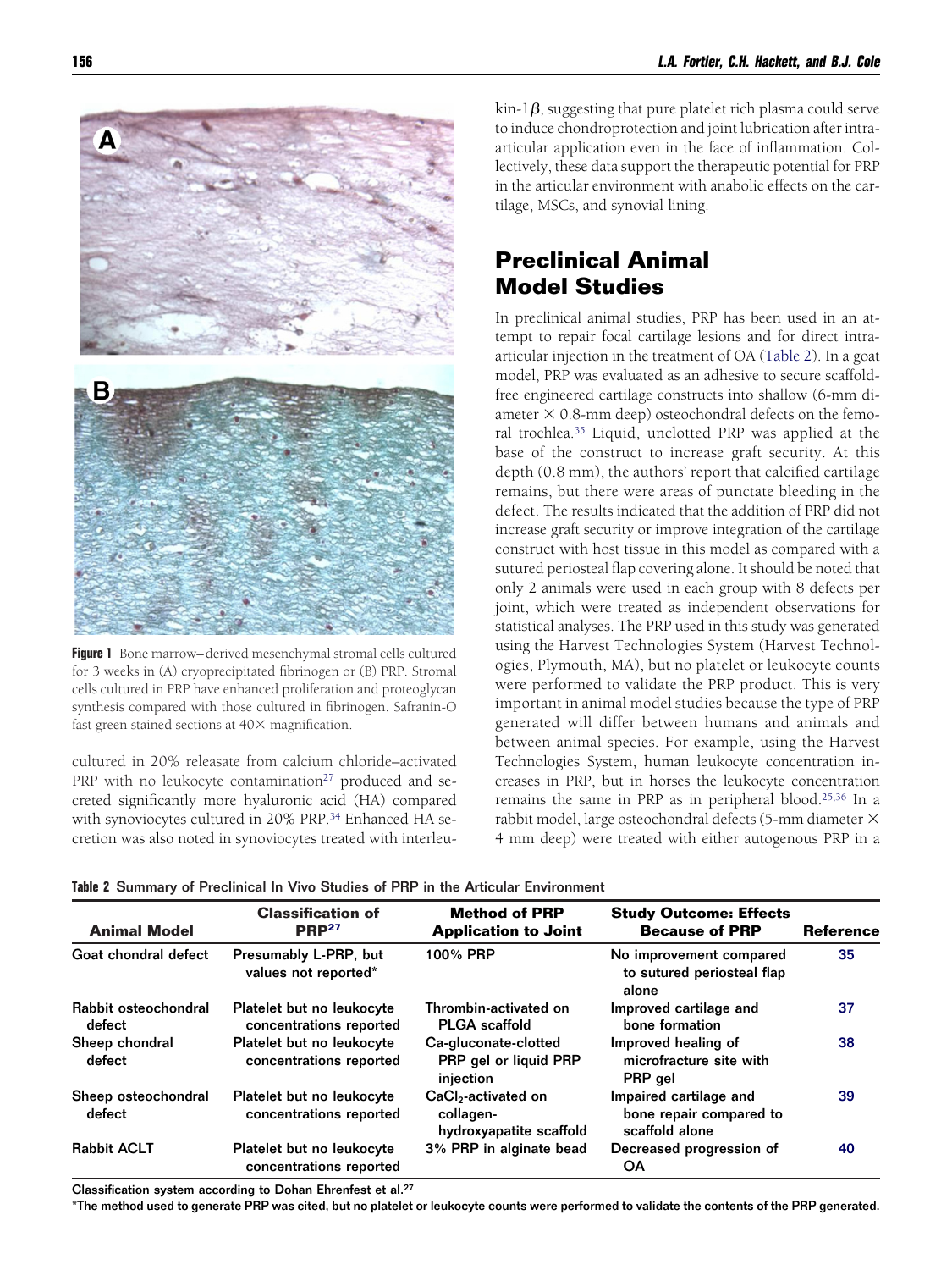| <b>Trial Type</b>                                  | <b>Classification of</b><br><b>PRP28</b>                                                     | <b>Method of PRP</b><br><b>Application to Joint</b>                      | <b>Study Outcome: Effects</b><br><b>Because of PRP</b>         | <b>Reference</b> |
|----------------------------------------------------|----------------------------------------------------------------------------------------------|--------------------------------------------------------------------------|----------------------------------------------------------------|------------------|
| Case report                                        | <b>Platelet and leukocyte</b><br>concentrations not<br>reported                              | CaCl <sub>2</sub> -activated injected<br>between fragment and<br>its bed | Returned to play soccer at 18<br>weeks                         | 41               |
| Pilot study                                        | PRP in combination with<br>PR-FG, platelet but no<br>leukocyte<br>concentrations<br>reported | Bone marrow stem cells<br>on PRP scaffold                                | Improved Lysholm and RHSSK<br>scores at 6 and 12 months        | 43               |
| Prospective cohort of<br>PRP vs hyaluronic<br>acid | <b>P-PRP</b>                                                                                 | 3 weekly injections                                                      | Decreased pain and improved<br><b>WOMAC</b> scores at 6 months | 44               |
| Prospective clinical<br>trial                      | Platelet but no leukocyte<br>concentrations<br>reported                                      | 4 injections every 21<br>days                                            | Improved IKDC and EQ VAS<br>scores at 6 and 12 months          | 45               |

<span id="page-3-0"></span>**Table 3** Summary of Clinical Studies of PRP in the Articular Environment

RHSSK, Revised Hospital for Special Surgery Knee Score.

Classification system according to Dohan Ehrenfest et al[.27](#page-4-12)

poly-lactic-glycolic acid (PLGA) carrier, PLGA alone, or left untreated[.37](#page-5-3) After 4 and 12 weeks, the PRP group showed a higher extent of neo-chondrogenesis, increased production of the glycosaminoglycans in the extracellular matrix, and a more normal micro– computed tomography scan of newly formed bone as compared with the untreated or PLGA-alone groups. Another study used a sheep model of full-thickness cartilage defects treated with either microfracture alone, microfracture followed by PRP polymerized in the defect with addition of thrombin, or microfracture followed by intraarticular injection of unclotted PRP[.38](#page-5-4) After 6 months, the macroscopic scores and cartilage stiffness for the group treated with microfracture and polymerized PRP were significantly better than the other 2 groups. When CaCl<sub>2</sub>-activated PRP was combined with a collagen type I/hydroxyapatite scaffold to fill sheep medial femoral condyle osteochondral defects (7-mm diameter  $\times$  9 mm deep), histologic scores for bone and cartilage regeneration were adversely affected compared with the repair tissue in defects treated with scaffold alone[.39](#page-5-5) Similar to the other animal studies platelet, but not leukocyte concentrations were reported. In a rabbit model of anterior cruciate ligament transection (ACLT), PRP or PPP contained in gelatin hydrogels were injected intra-articular twice at 3-week intervals beginning 4 weeks after ACLT. The PRP-gelatin hydrogels significantly suppressed the morphologic and histologic progression of OA compared with PPPgelatin hydrogels[.40](#page-5-6) The heterogeneity in the preclinical study designs and the lack of consistency in reporting the platelet and leukocyte content of PRP makes it difficult to understand the potential benefits or risks of PRP in cartilage compared with osteochondral repair. It would appear that when just cartilage is involved, PRP is primarily beneficial for repair, but the indications for the addition of PRP to scaffold in osteochondral repair are less clear and in some circumstances could be detrimental to the healing environment.

### **Clinical Studies**

A case report has been published describing the use of PRP to treat a cartilage avulsion [\(Table 3\)](#page-3-0). In this patient, 2 mL of  $CaCl<sub>2</sub>$ -activated PRP was injected into the gap between the fragment and its parent bone bed.<sup>41</sup> The treatment was considered successful, with the patient returning to competitive soccer by 18 weeks after PRP. The authors concluded that the addition of PRP augmented reattachment of the cartilage fragment, given the normal guarded prognosis for cartilage injuries that do not extend into the vascularized subchondral region[.42](#page-5-8) A recent pilot study further indicates that cartilage repair can be facilitated by the implantation of bone marrow– derived mesenchymal stromal cells on platelet-rich fibrin glue scaffold[.43](#page-5-9) In 5 patients, bone marrow– derived mesenchymal stromal cells were mixed with PRP and thrombin in the cartilage defect and secured with a sutured periosteal flap. Patients were followed for 12 months and at both the 6- and 12-month follow-up, clinical scores consisting of Lysholm and the Revised Hospital for Special Surgery Knee Score and magnetic resonance inaging examinations were significantly improved compared with preoperative values.

In an observational cohort of 30 patients with knee pain, intra-articular injections of PRP were compared with HA.<sup>44</sup> Patients received 3 weekly injections of PRP or HA and were followed for 6 months. This is one of the few studies to date to report the actual PRP preparation and confirm increased platelet counts and a significant decrease of white blood cells. PRP injection improved the success rate of the pain subscale to 33.4% compared with  $10\%$  for the HA group ( $P = .004$ ). In addition, PRP significantly improved the percentage reduction in the physical function subscale  $(P = .043)$  and overall the Western Ontario and McMaster Universities Arthritis Index (WOMAC)  $(P = .010)$  at 5 weeks compared with HA-treated groups. Kon et al<sup>45</sup> treated 100 patients (115 knees) with 4 intra-articular PRP injections given every twenty-one days and followed the patients for twelve months.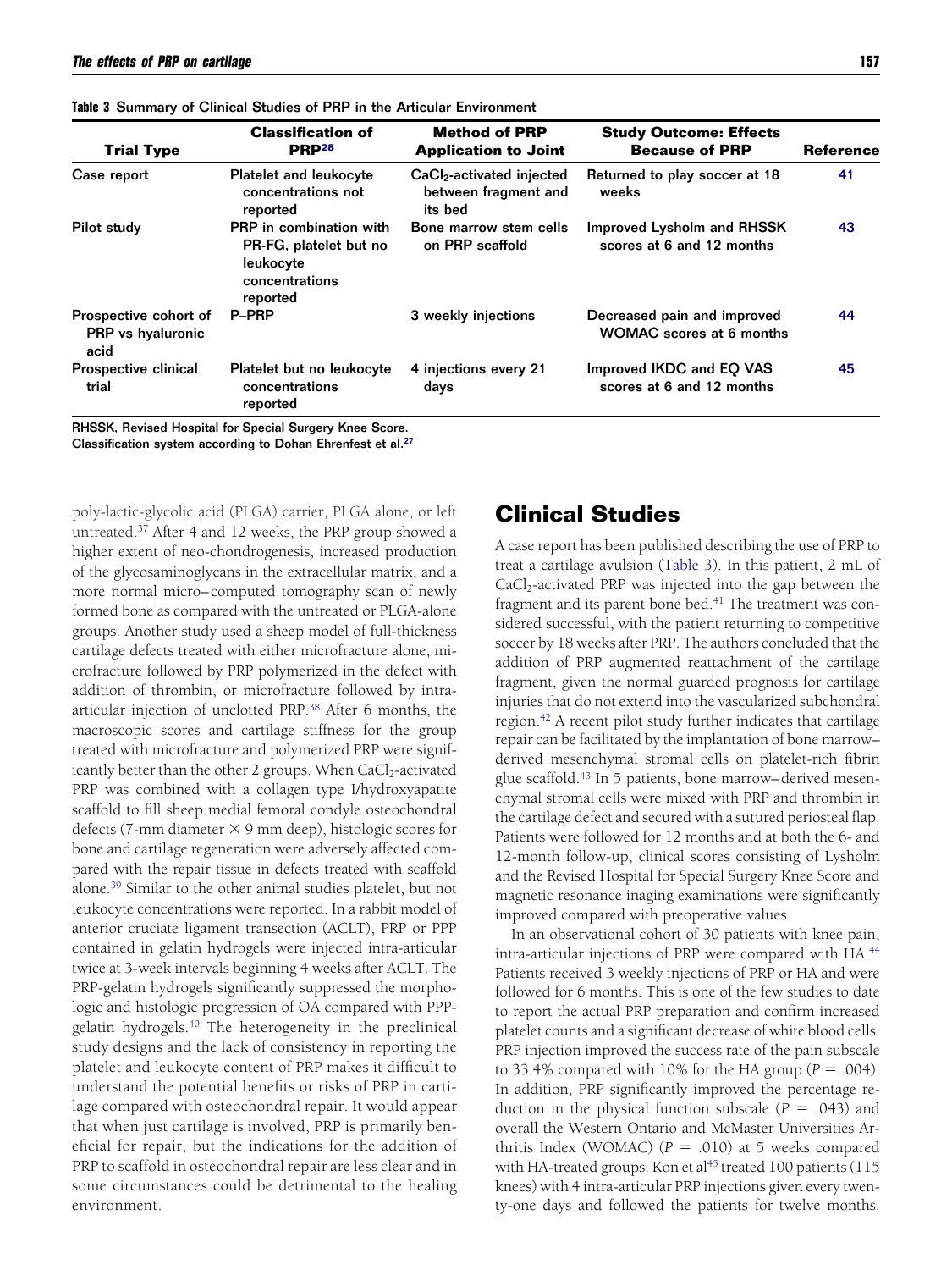Patients evaluated in this study included 58 with degenerative chondral lesions (Kellgren 0), 33 with early osteoarthritis (Kellgren I-III), and 24 with advanced osteoarthritis (Kellegren IV). A significant improvement in International Knee Documentation Committee and EuroQuol visual analog scale scores were noted at the end of therapy and at both the 6- and 12-month time points. Eighty percent of patients were satisfied with the treatment, and IKDC objective scores improved from 45.1% to 78.3% at the end of therapy and remained elevated at 73% and 66.9% at 6 and 12 months, respectively. The IKDC subjective and EQ-visual analog scale scores also showed significant improvements at the end of therapy. Older patients had a decreased response compared with younger patients ( $P = .049$ ), and patients over 65 years of age with advanced OA had a significant improvement in only 30% of cases. The authors concluded that treatment with PRP is safe and is effective at improving pain, function, and quality of life in patients with degenerative articular pathology.

The basic science, preclinical, and clinical studies collectively indicate that PRP is promising for the treatment of cartilage injuries and joint pain. Although the mechanism of action of PRP is not elucidated at this time, studies suggest that there is an anabolic effect on chondrocytes, synoviocytes, and bone marrow– derived stem cells with resultant increases in cell proliferation and matrix production as well as an anti-inflammatory effect via downregulation of known catabolic signaling pathways. With the wide range of methodologies used in each study and the numerous ways to prepare PRP, it is difficult at this time to make firm recommendations regarding the type of PRP to use and for what indications. As the field of PRP in musculoskeletal tissue repair and regeneration moves forward, improved classification method and reporting of the contents of PRP by authors should help delineate which types and volumes of PRP are optimal for specific tissues and acute versus chronic diseases states.

#### <span id="page-4-0"></span>**References**

- 1. Borregaard N, Cowland JB: Granules of the human neutrophilic polymorphonuclear. Blood 10:3503-3521, 1997
- 2. Mishra A, Woodall J Jr, Vieira A: Treatment of tendon and muscle using platelet-rich plasma. Clin Sports Med 1:113-125, 2009
- 3. Murray MM, Spindler KP, Abreu E, et al: Collagen-platelet rich plasma hydrogel enhances primary repair of the porcine anterior cruciate ligament. J Orthop Res 1:81-91, 2007
- 4. McCarrel T, Fortier L: Temporal growth factor release from plateletrich plasma, trehalose lyophilized platelets, and bone marrow aspirate and their effect on tendon and ligament gene expression. J Orthop Res 8:1033-1042, 2009
- <span id="page-4-1"></span>5. Malemud CJ: Anticytokine therapy for osteoarthritis: Evidence to date. Drugs Aging 2:95-115, 2010
- 6. Lin Z, Willers C, Xu J, et al: The chondrocyte: Biology and clinical application. Tissue Eng 7:1971-1984, 2006
- 7. Goldring MB, Otero M, Tsuchimochi K, et al: Defining the roles of inflammatory and anabolic cytokines in cartilage metabolism. Ann Rheum Dis 67:iii75-iii82, 2008 (suppl 3)
- 8. van Osch GJ, Brittberg M, Dennis JE, et al: Cartilage repair: Past and future—Lessons for regenerative medicine. J Cell Mol Med 5:792-810, 2009
- 9. Verbruggen G, Wittoek R, Groeneboer S, et al: Osteochondral repair in synovial joints. Curr Opin Rheumatol 3:265-271, 2007
- 10. Gaissmaier C, Koh JL, Weise K: Growth and differentiation factors for cartilage healing and repair. Injury 39:S88-S96, 2008 (suppl 1)
- 11. Sandell LJ: Anabolic factors in degenerative joint disease. Curr Drug Targets 2:359-365, 2007
- <span id="page-4-2"></span>12. Chubinskaya S, Hakimiyan A, Pacione C, et al: Synergistic effect of IGF-1 and OP-1 on matrix formation by normal and OA chondrocytes cultured in alginate beads. Osteoarthritis Cartilage 4:421-430, 2007
- 13. Longobardi L, O'Rear L, Aakula S, et al: Effect of IGF-I in the chondrogenesis of bone marrow mesenchymal stem cells in the presence or absence of TGF-beta signaling. J Bone Miner Res 4:626-636, 2006
- <span id="page-4-4"></span><span id="page-4-3"></span>14. Shi S, Mercer S, Eckert GJ, et al: Growth factor regulation of growth factors in articular chondrocytes. J Biol Chem 11:6697-6704, 2009
- 15. Anand SX, Viles-Gonzalez JF, Badimon JJ, et al: Membrane-associated CD40L and sCD40L in atherothrombotic disease. Thromb Haemost 3:377-384, 2003
- <span id="page-4-5"></span>16. Qureshi AH, Chaoji V, Maiguel D, et al: Proteomic and phospho-proteomic profile of human platelets in basal, resting state: Insights into integrin signaling. PLoS ONE 10:e7627, 2009
- <span id="page-4-6"></span>17. Senzel L, Gnatenko DV, Bahou WF: The platelet proteome. Curr Opin Hematol 5:329-333, 2009
- <span id="page-4-7"></span>18. Anderson NL: Counting the proteins in plasma. Clin Chem 56:1775- 1776, 2010
- 19. Scanzello CR, Umoh E, Pessler F, et al: Local cytokine profiles in knee osteoarthritis: Elevated synovial fluid interleukin-15 differentiates early from end-stage disease. Osteoarthritis Cartilage 8:1040-1048, 2009
- 20. Schmal H, Mehlhorn A, Stoffel F, et al: In vivo quantification of intraarticular cytokines in knees during natural and surgically induced cartilage repair. Cytotherapy 8:1065-1075, 2009
- 21. Anitua E, Sanchez M, de la Fuente M, et al: Relationship between investigative biomarkers and radiographic grading in patients with knee osteoarthritis. Int J Rheumatol 2009:747432, 2009
- <span id="page-4-8"></span>22. Rutgers M, Saris DB, Dhert WJ, et al: Cytokine profile of autologous conditioned serum for treatment of osteoarthritis, in vitro effects on cartilage metabolism and intra-articular levels after injection. Arthritis Res Ther 3:R114, 2010
- <span id="page-4-9"></span>23. Brandl A, Angele P, Roll C, et al: Influence of the growth factors PDGF-BB, TGF-beta1 and bFGF on the replicative aging of human articular chondrocytes during in vitro expansion. J Orthop Res 3:354-360, 2010
- 24. van Beuningen HM, Glansbeek HL, van der Kraan PM, et al: Differential effects of local application of BMP-2 or TGF-beta 1 on both articular cartilage composition and osteophyte formation. Osteoarthritis Cartilage 5:306-317, 1998
- <span id="page-4-10"></span>25. Schnabel LV, Mohammed HO, Miller BJ, et al: Platelet rich plasma (PRP) enhances anabolic gene expression patterns in flexor digitorum superficialis tendons. J Orthop Res 2:230-240, 2007
- <span id="page-4-11"></span>26. Zimmermann R, Reske S, Metzler P, et al: Preparation of highly concentrated and white cell-poor platelet-rich plasma by plateletpheresis. Vox Sang 1:20-25, 2008
- <span id="page-4-12"></span>27. Dohan Ehrenfest DM, Rasmusson L, Albrektsson T: Classification of platelet concentrates: From pure platelet-rich plasma (P–PRP) to leukocyte- and platelet-rich fibrin (L-PRF). Trends Biotechnol 3:158-167, 2009
- <span id="page-4-17"></span>28. Dohan-Ehrenfest DM, Bielecki T, Corso MD, et al: Shedding light in the controversial terminology for platelet-rich products: Platelet-rich plasma (PRP), platelet-rich fibrin (PRF), platelet-gel (PLG), preparation rich in growth factors (PRGF), classification and commercialism. J Biomed Mater Res A 2010 [Epub ahead of print]
- <span id="page-4-13"></span>29. Akeda K, An HS, Okuma M, et al: Platelet-rich plasma stimulates porcine articular chondrocyte proliferation and matrix biosynthesis. Osteoarthritis Cartilage 12:1272-1280, 2006
- <span id="page-4-14"></span>30. Pettersson S, Wettero J, Tengvall P, et al: Human articular chondrocytes on macroporous gelatin microcarriers form structurally stable constructs with blood-derived biological glues in vitro. J Tissue Eng Regen Med 6:450-460, 2009
- <span id="page-4-16"></span><span id="page-4-15"></span>31. Spreafico A, Chellini F, Frediani B, et al: Biochemical investigation of the effects of human platelet releasates on human articular chondrocytes. J Cell Biochem 5:1153-1165, 2009
- 32. Bendinelli P, Matteucci E, Dogliotti G, et al: Molecular basis of antiinflammatory action of platelet rich plasma on human chondrocytes: